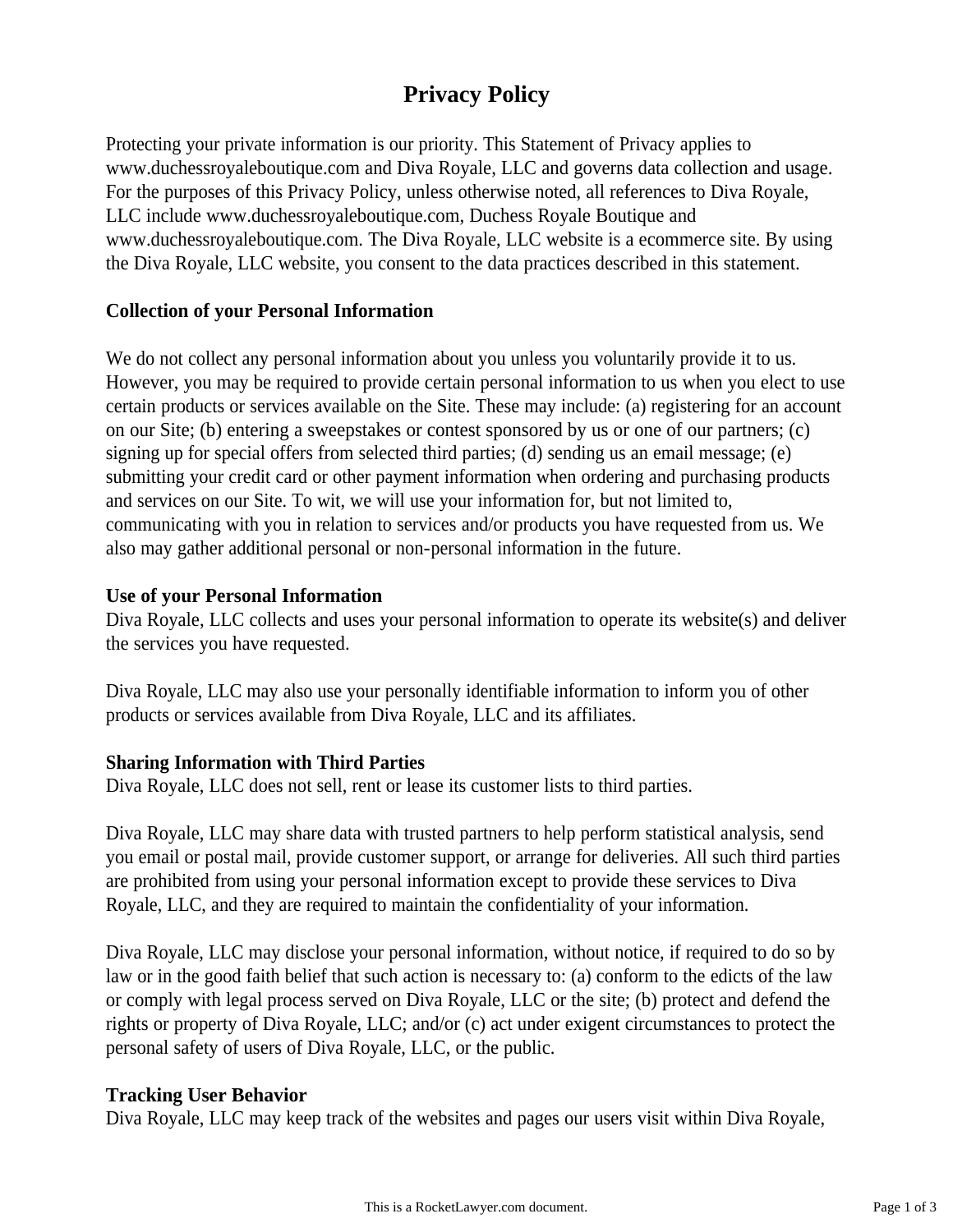LLC, in order to determine what Diva Royale, LLC services are the most popular. This data is used to deliver customized content and advertising within Diva Royale, LLC to customers whose behavior indicates that they are interested in a particular subject area.

## **Automatically Collected Information**

Information about your computer hardware and software may be automatically collected by Diva Royale, LLC. This information can include: your IP address, browser type, domain names, access times and referring website addresses. This information is used for the operation of the service, to maintain quality of the service, and to provide general statistics regarding use of the Diva Royale, LLC website.

## **Security of your Personal Information**

Diva Royale, LLC secures your personal information from unauthorized access, use, or disclosure. Diva Royale, LLC uses the following methods for this purpose:

- SSL Protocol

When personal information (such as a credit card number) is transmitted to other websites, it is protected through the use of encryption, such as the Secure Sockets Layer (SSL) protocol.

We strive to take appropriate security measures to protect against unauthorized access to or alteration of your personal information. Unfortunately, no data transmission over the Internet or any wireless network can be guaranteed to be 100% secure. As a result, while we strive to protect your personal information, you acknowledge that: (a) there are security and privacy limitations inherent to the Internet which are beyond our control; and (b) security, integrity, and privacy of any and all information and data exchanged between you and us through this Site cannot be guaranteed.

#### **Children Under Thirteen**

Diva Royale, LLC does not knowingly collect personally identifiable information from children under the age of thirteen. If you are under the age of thirteen, you must ask your parent or guardian for permission to use this website.

#### **E-mail Communications**

From time to time, Diva Royale, LLC may contact you via email for the purpose of providing announcements, promotional offers, alerts, confirmations, surveys, and/or other general communication.

If you would like to stop receiving marketing or promotional communications via email from Diva Royale, LLC, you may opt out of such communications by clicking on the UNSUBSCRIBE button.

#### **Changes to this Statement**

Diva Royale, LLC reserves the right to change this Privacy Policy from time to time. We will notify you about significant changes in the way we treat personal information by sending a notice to the